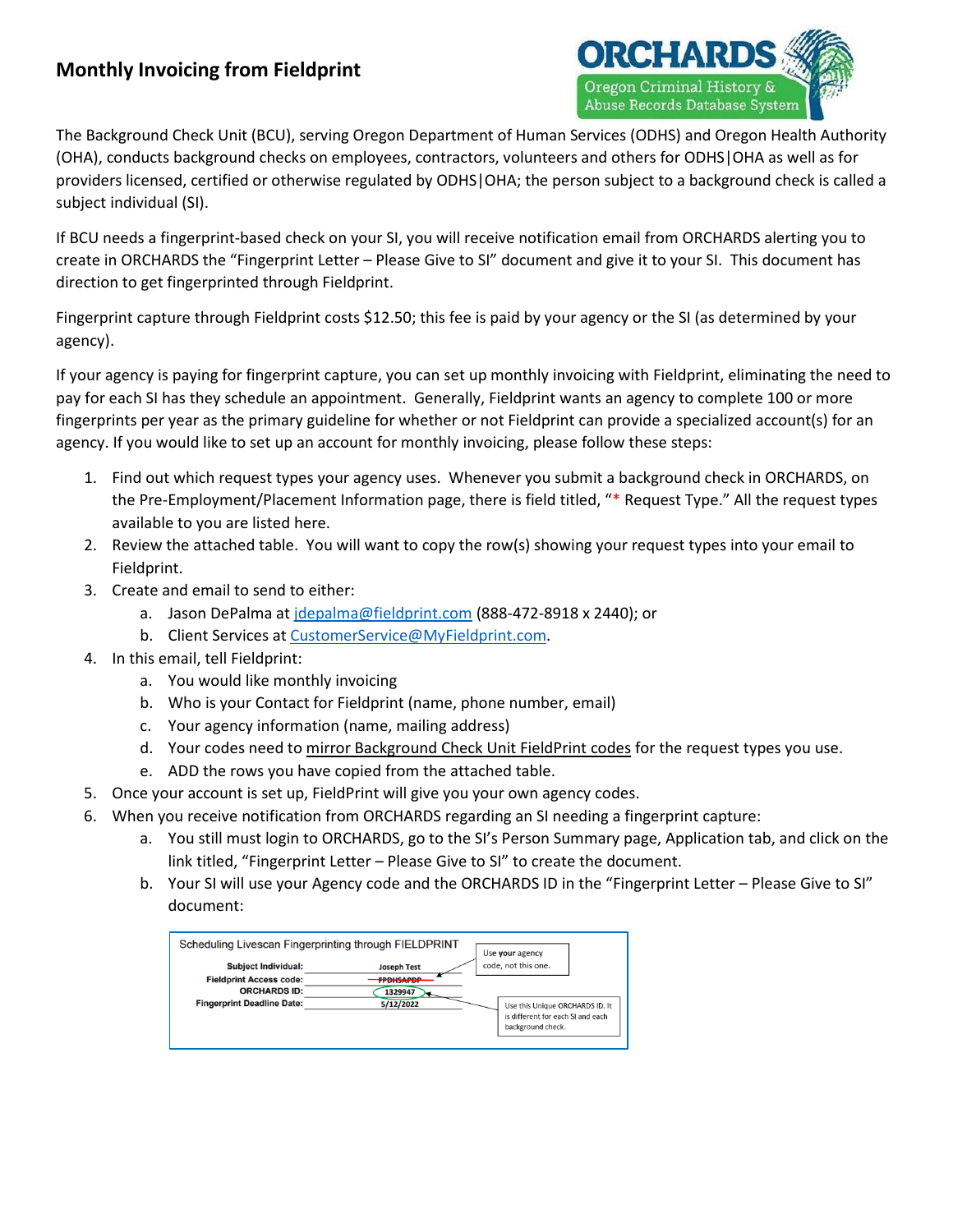

BCU FieldPrint Information (copy rows regarding the request types you use to your email request to FieldPrint)

| <b>Request type</b>                         | <b>BCU FieldPrint</b><br>Code | ORI/CRI   | ABC/OCA | <b>Reason for</b><br><b>Fingerprints</b> | <b>TOT</b>  | <b>RETD</b>  |
|---------------------------------------------|-------------------------------|-----------|---------|------------------------------------------|-------------|--------------|
| APD AAA/ADS Nonpaid                         | FPDHSAPDP                     | OR024CRU0 | SOBCU   | ORS 181A.195                             | <b>NFUF</b> | N            |
| APD AAA/ADS Paid                            | <b>FPDHSAPDP</b>              | OR024CRU0 | SOBCU   | ORS 181A.195                             | <b>NFUF</b> | N            |
| APD AFH NonPaid                             | <b>FPDHSAPDP</b>              | OR024CRU0 | SOBCU   | ORS 181A.195                             | <b>NFUF</b> | N            |
| APD AFH occupant/tenant<br>PROVIDES NO CARE | <b>FPDHSAPDP</b>              | OR024CRU0 | SOBCU   | ORS 181A.195                             | <b>NFUF</b> | N            |
| APD AFH Paid 443.004                        | FPDHSAPDP                     | OR024CRU0 | SOBCU   | ORS 181A.195                             | <b>NFUF</b> | $\mathsf{N}$ |
| APD Fed'l SrComp or NCS-<br><b>FPs</b>      | FPDHSAPDP                     | OR024CRU0 | SOBCU   | ORS181A.195 and NCS<br>Act               | <b>NFUF</b> | N            |
| APD HCW 443.004                             | FPDHSAPDP                     | OR024CRU0 | SOBCU   | ORS 181A.195                             | <b>NFUF</b> | N            |
| APD In-home care 443.004                    | FPDHSAPDP                     | OR024CRU0 | SOBCU   | ORS 181A.195                             | <b>NFUF</b> | N            |
| APD LTC referral agency                     | FPDHSAPDP                     | OR024CRU0 | SOBCU   | ORS 181A.195                             | <b>NFUF</b> | N            |
| APD Paid 443.004                            | <b>FPDHSAPDP</b>              | OR024CRU0 | SOBCU   | ORS 181A.195                             | <b>NFUF</b> | N            |
| APD Paid NF/SNF                             | FPDHSAPDP                     | OR024CRU0 | SOBCU   | ORS 181A.195                             | <b>NFUF</b> | N            |
| APD volunteer or student-<br>facility       | FPDHSAPDP                     | OR024CRU0 | SOBCU   | ORS 181A.195                             | <b>NFUF</b> | N            |
| CCA Alt Caregiver for<br>Adop/Foster Home   | <b>FPDHSPLA</b>               | OR024CRU0 | OPWBCU  | ORS 181A.195                             | <b>NFUF</b> | N            |
| <b>CCA Foster Parent</b>                    | <b>FPDHSPLA</b>               | OR024CRU0 | OPWBCU  | ORS 181A.195 and<br>Adam Walsh Act       | <b>NFUF</b> | N            |
| <b>CCA MH Foster Parent</b>                 | <b>FPDHSPLA</b>               | OR024CRU0 | OPWBCU  | ORS 181A.195 and<br>Adam Walsh Act       | <b>NFUF</b> | N            |
| CCA MH Paid Staff 443.004                   | <b>FPDHSPLA</b>               | OR024CRU0 | OPWBCU  | ORS 181A.195                             | <b>NFUF</b> | N            |
| CCA MH SI in CFH Non Paid                   | <b>FPDHSPLA</b>               | OR024CRU0 | OPWBCU  | ORS 181A.195 and<br>Adam Walsh Act       | <b>NFUF</b> | N.           |
| CCA MH SI in CFH Paid<br>443.004            | <b>FPDHSPLA</b>               | OR024CRU0 | OPWBCU  | ORS 181A.195 and<br>Adam Walsh Act       | <b>NFUF</b> | N            |
| <b>CCA MH Volunteers</b>                    | <b>FPDHSPLA</b>               | OR024CRU0 | OPWBCU  | ORS 181A.195                             | <b>NFUF</b> | N            |
| <b>CCA Referral Agency SI</b>               | <b>FPDHSPLA</b>               | OR024CRU0 | OPWBCU  | ORS 181A.195                             | <b>NFUF</b> | N            |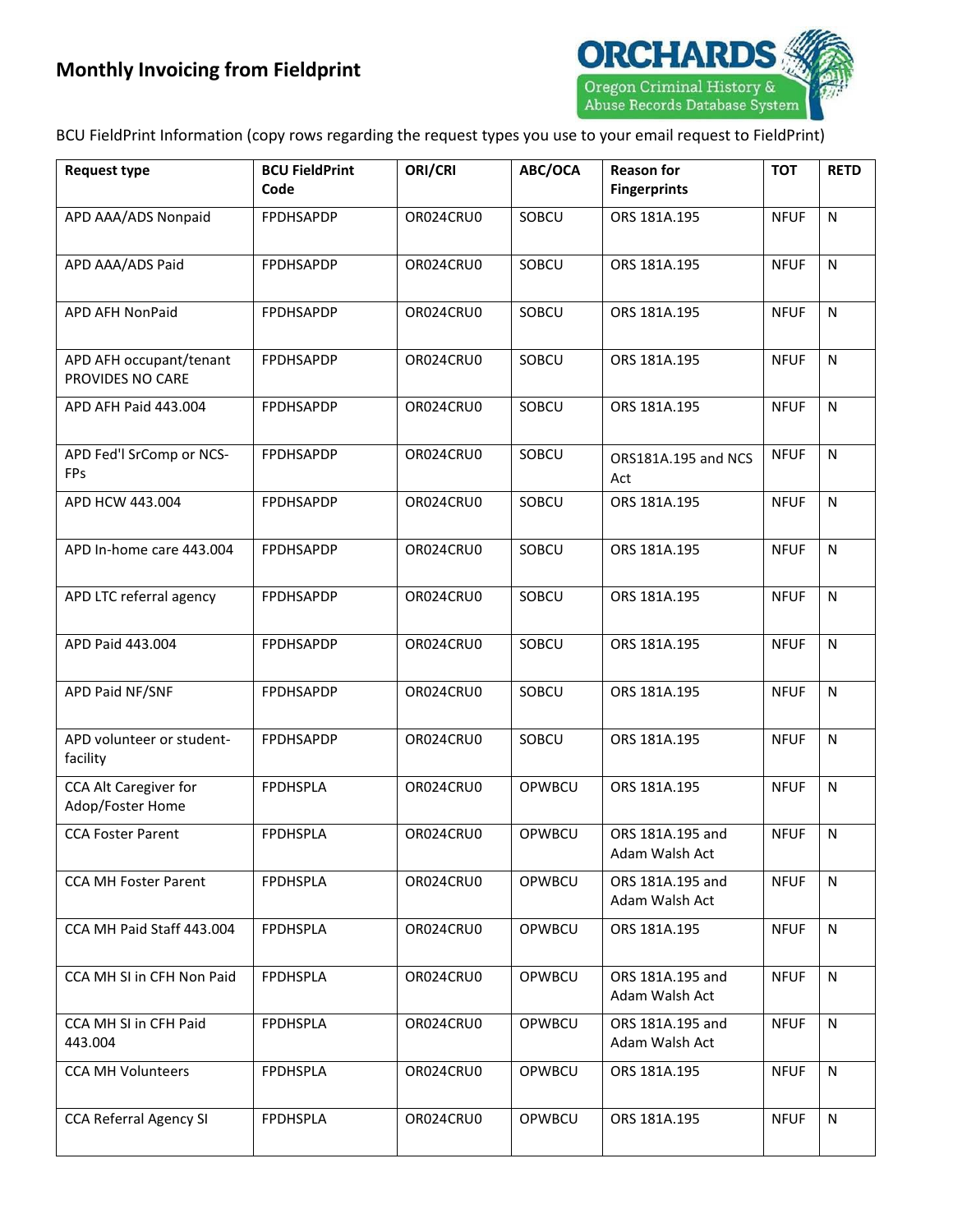

| <b>Request type</b>                                                | <b>BCU FieldPrint</b><br>Code | ORI/CRI   | ABC/OCA      | <b>Reason for</b><br><b>Fingerprints</b>                                | <b>TOT</b>  | <b>RETD</b>  |
|--------------------------------------------------------------------|-------------------------------|-----------|--------------|-------------------------------------------------------------------------|-------------|--------------|
| <b>CCA RHY Grantee SIs--FPs</b><br>Req'd                           | <b>FPDHSPLA</b>               | OR024CRU0 | OPWBCU       | ORS181A.195 and RHY<br>Grant                                            | <b>NFUF</b> | $\mathsf{N}$ |
| CCA SI in CFH Non Paid                                             | <b>FPDHSPLA</b>               | OR024CRU0 | OPWBCU       | ORS 181A.195 and<br>Adam Walsh Act                                      | <b>NFUF</b> | N            |
| CCA SI in CFH Paid                                                 | <b>FPDHSPLA</b>               | OR024CRU0 | OPWBCU       | ORS 181A.195 and<br>Adam Walsh Act                                      | <b>NFUF</b> | $\mathsf{N}$ |
| <b>CCA Staff &amp; Volunteers</b>                                  | <b>FPDHSPLA</b>               | OR024CRU0 | OPWBCU       | ORS 181A.195                                                            | <b>NFUF</b> | $\mathsf{N}$ |
| CCA Staff--Family First Act                                        | <b>FPDHSPLA</b>               | OR024CRU0 | OPWBCU       | ORS 181A.195 and<br><b>Family First</b><br><b>Prevention Safety Act</b> | <b>NFUF</b> | $\mathsf{N}$ |
| Child Care Provider                                                | FPDHSDPU2                     | OR024CRU0 | <b>COBCU</b> | ORS181A.195 and<br>Child Care<br>Development Block<br>Grant             | <b>NFUF</b> | $\mathsf{N}$ |
| Clearinghouse CASA/CPS<br>Employee/Contractor                      | <b>FPDHSCHE</b>               | OR024CRU0 | <b>OCHE</b>  | ORS 181A.190                                                            | <b>NFUF</b> | $\mathsf{N}$ |
| Clearinghouse CASA/CPS<br>volunteer (not mentoring)                | FPDHSCHVol                    | OR024CRU0 | <b>OCHV</b>  | ORS 181A.190                                                            | <b>NFUF</b> | N            |
| Clearinghouse<br>Employee/Contractor                               | <b>FPDHSCHE</b>               | OR024CRU0 | <b>OCHE</b>  | ORS 181A.190                                                            | <b>NFUF</b> | $\mathsf{N}$ |
| <b>Clearinghouse NCS</b><br>Employee/Contractor                    | <b>FPDHSCHE</b>               | OR024CRU0 | <b>OCHE</b>  | ORS 181A.190                                                            | <b>NFUF</b> | $\mathsf{N}$ |
| <b>Clearinghouse NCS</b><br>Volunteer                              | FPDHSCHVol                    | OR024CRU0 | <b>OCHV</b>  | ORS 181A.190                                                            | <b>NFUF</b> | N            |
| <b>Clearinghouse NCS</b><br><b>Waivered Volunteer</b>              | FPDHSCHVolW                   | OR024CRU0 | <b>OCHW</b>  | ORS 181A.190                                                            | <b>NFUF</b> | $\mathsf{N}$ |
| Clearinghouse Volunteer                                            | FPDHSCHVol                    | OR024CRU0 | <b>OCHV</b>  | ORS 181A.190                                                            | <b>NFUF</b> | $\mathsf{N}$ |
| <b>Clearinghouse Waivered</b><br>CASA/CPS Volunteer<br>(mentoring) | FPDHSCHVolW                   | OR024CRU0 | <b>OCHW</b>  | ORS 181A.190                                                            | <b>NFUF</b> | N            |
| Clearinghouse Waivered<br>Volunteer                                | FPDHSCHVolW                   | OR024CRU0 | <b>OCHW</b>  | ORS 181A.190                                                            | <b>NFUF</b> | $\mathsf{N}$ |
| <b>CW Federal ORR SIs</b>                                          | FDDHSCWPFLDCont               | OR024CRU0 | <b>WOBCU</b> | ORS181A.195 and ORR<br>Requirements                                     | <b>NFUF</b> | $\mathsf{N}$ |
| CW programs--SIs                                                   | FDDHSCWPFLDCont               | OR024CRU0 | <b>WOBCU</b> | ORS 181A.195                                                            | <b>NFUF</b> | $\mathsf{N}$ |
| DD AFH NonPaid                                                     | <b>FPDHSDDP</b>               | OR024CRU0 | <b>DOBCU</b> | ORS 181A.195                                                            | <b>NFUF</b> | ${\sf N}$    |
| DD AFH Occupant/Tenant<br>PROVIDES NO CARE                         | <b>FPDHSDDP</b>               | OR024CRU0 | <b>DOBCU</b> | ORS 181A.195                                                            | <b>NFUF</b> | N            |
| DD AFH Paid 443.004                                                | <b>FPDHSDDP</b>               | OR024CRU0 | <b>DOBCU</b> | ORS 181A.195                                                            | <b>NFUF</b> | N            |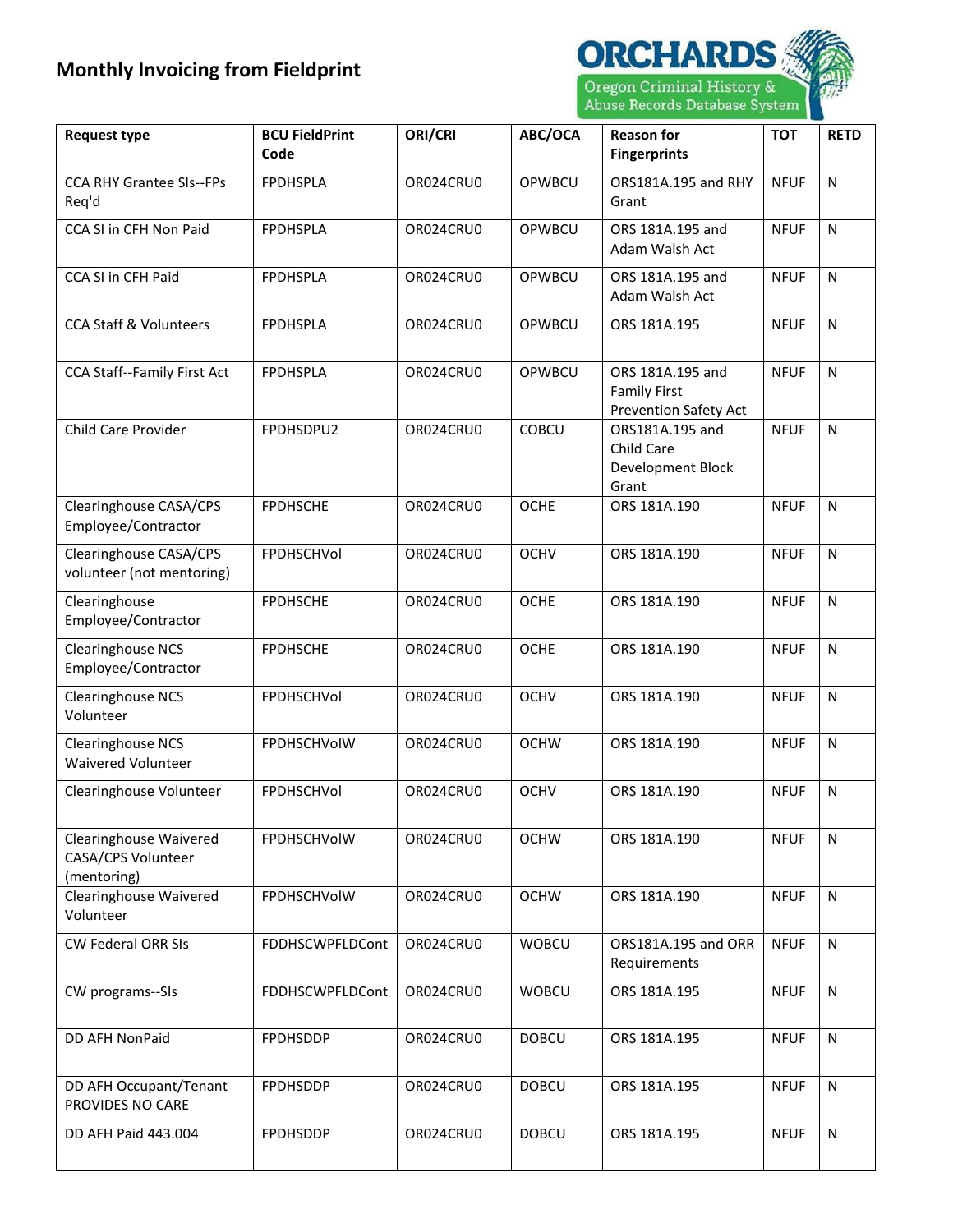

| <b>Request type</b>                         | <b>BCU FieldPrint</b><br>Code | ORI/CRI   | ABC/OCA      | <b>Reason for</b><br><b>Fingerprints</b> | <b>TOT</b>  | <b>RETD</b>  |
|---------------------------------------------|-------------------------------|-----------|--------------|------------------------------------------|-------------|--------------|
| DD Brok/CDDP Employee<br>Paid 443.004       | <b>FPDHSDDP</b>               | OR024CRU0 | <b>DOBCU</b> | ORS 181A.195                             | <b>NFUF</b> | N            |
| DD Brok/CDDP Vol/student<br><b>NonPaid</b>  | <b>FPDHSDDP</b>               | OR024CRU0 | <b>DOBCU</b> | ORS 181A.195                             | <b>NFUF</b> | ${\sf N}$    |
| DD CFH AltCaregiverPaid<br>443.004          | <b>FPDHSPLA</b>               | OR024CRU0 | OPWBCU       | ORS 181A.195 and<br>Adam Walsh Act       | <b>NFUF</b> | ${\sf N}$    |
| DD CFH Non Paid Lives in<br>Home            | <b>FPDHSPLA</b>               | OR024CRU0 | OPWBCU       | ORS 181A.195 and<br>Adam Walsh Act       | <b>NFUF</b> | ${\sf N}$    |
| DD CFH Paid 443.004 Lives<br>in Home        | <b>FPDHSPLA</b>               | OR024CRU0 | OPWBCU       | ORS 181A.195 and<br>Adam Walsh Act       | <b>NFUF</b> | ${\sf N}$    |
| DD JOB+ Paid 443.004                        | FPDHSDDJP                     | OR024CRU0 | <b>DOBCU</b> | ORS 181A.195                             | <b>NFUF</b> | N            |
| DD Non-Paid                                 | <b>FPDHSDDP</b>               | OR024CRU0 | <b>DOBCU</b> | ORS 181A.195                             | <b>NFUF</b> | N            |
| DD Nonpaid In-Home Care<br>Vol/Student      | <b>FPDHSDDP</b>               | OR024CRU0 | <b>DOBCU</b> | ORS 181A.195                             | <b>NFUF</b> | N            |
| DD paid 443.004                             | <b>FPDHSDDP</b>               | OR024CRU0 | <b>DOBCU</b> | ORS 181A.195                             | <b>NFUF</b> | N            |
| DD Paid In-Home Care<br>443.004             | <b>FPDHSDDP</b>               | OR024CRU0 | <b>DOBCU</b> | ORS 181A.195                             | <b>NFUF</b> | N            |
| DD PSW 443.004                              | <b>FPDHSDDP</b>               | OR024CRU0 | <b>DOBCU</b> | ORS 181A.195                             | <b>NFUF</b> | N            |
| <b>HCI</b> certification                    | <b>FPOHAPHP</b>               | OR024CRU0 | <b>MOBCU</b> | ORS 181A.195                             | <b>NFUF</b> | N            |
| <b>HR DHS Contractors</b>                   | <b>FPDHSCE</b>                | OR024CRU0 | <b>EOBCU</b> | ORS 181A.195                             | <b>NFUF</b> | N            |
| HR DHS CW--CJIS Staff<br>[disabled ~8/2020] | <b>FPDHSCWCJIS</b>            | OR024CRU0 | <b>EOBCU</b> | ORS 181A.195                             | <b>NFUF</b> | $\mathsf{N}$ |
| HR DHS SACU Staff                           | <b>FPDHSE</b>                 | OR024CRU0 | <b>EOBCU</b> | ORS 181A.195                             | <b>NFUF</b> | N            |
| HR DHS SSP<br>Staff/Volunteers              | <b>FPDHSE</b>                 | OR024CRU0 | <b>EOBCU</b> | ORS 181A.195                             | <b>NFUF</b> | N            |
| HR DHS Staff                                | <b>FPDHSE</b>                 | OR024CRU0 | EOBCU        | ORS 181A.195                             | <b>NFUF</b> | ${\sf N}$    |
| HR DHS Staff--Access to FTI                 | <b>FPDHSE</b>                 | OR024CRU0 | <b>EOBCU</b> | ORS 181A.195                             | <b>NFUF</b> | N            |
| HR DHS<br>Volunteers/Students               | <b>FPDHSV</b>                 | OR024CRU0 | <b>VOBCU</b> | ORS 181A.195                             | <b>NFUF</b> | N            |
| HR DHS--ODVA Volunteer                      | <b>FPDHSV</b>                 | OR024CRU0 | <b>VOBCU</b> | ORS 181A.195                             | <b>NFUF</b> | N            |
| <b>HR OHA Contractors</b>                   | <b>FPOHACE</b>                | OR024CRU0 | <b>EOBCU</b> | ORS 181A.195                             | <b>NFUF</b> | N            |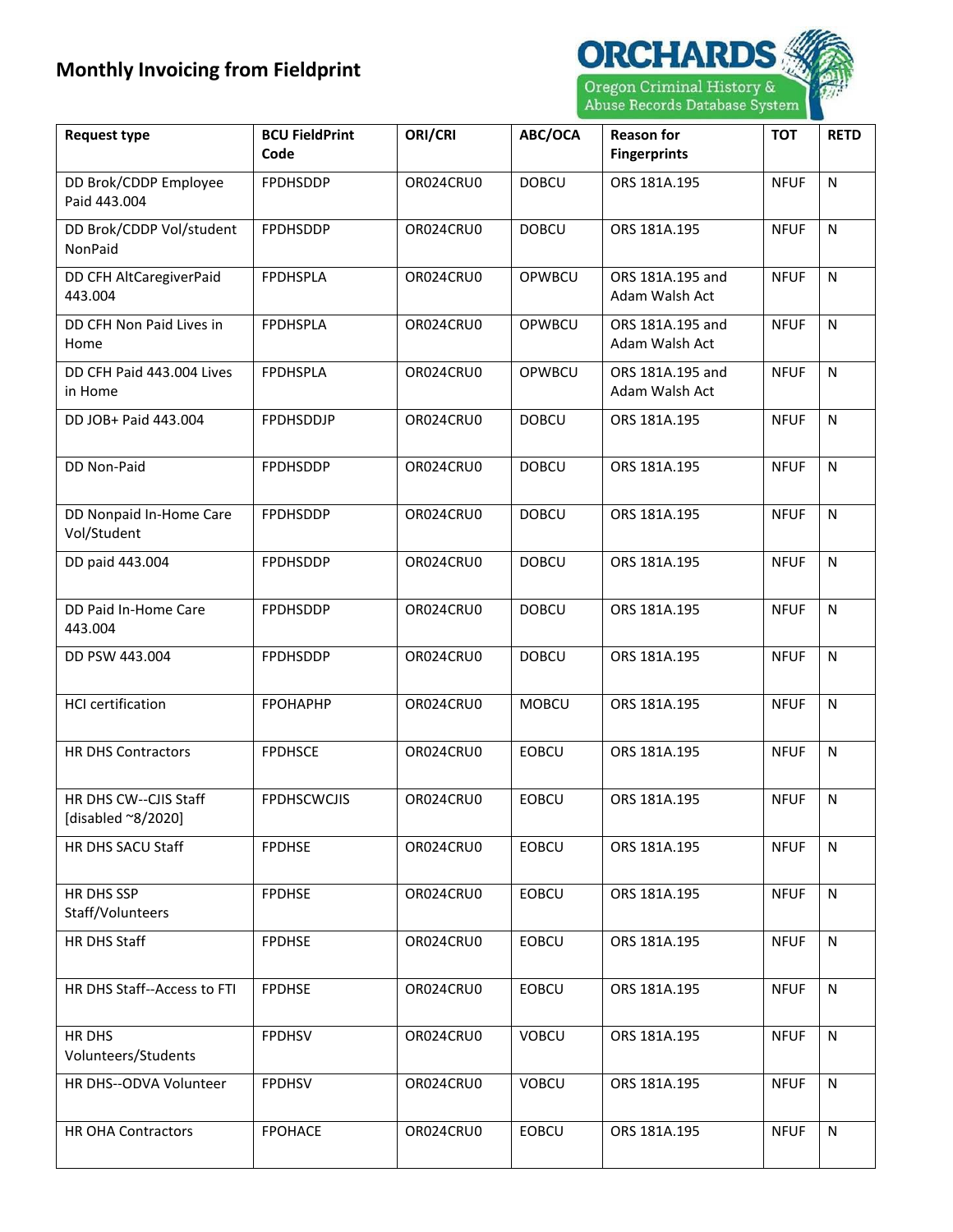

| <b>Request type</b>                        | <b>BCU FieldPrint</b><br>Code | ORI/CRI   | ABC/OCA      | <b>Reason for</b><br><b>Fingerprints</b> | <b>TOT</b>  | <b>RETD</b>  |
|--------------------------------------------|-------------------------------|-----------|--------------|------------------------------------------|-------------|--------------|
| HR OHA OSH Contractors                     | <b>FPOHACE</b>                | OR024CRU0 | <b>EOBCU</b> | ORS 181A.195                             | <b>NFUF</b> | $\mathsf{N}$ |
| HR OHA staff                               | <b>FPOHAE</b>                 | OR024CRU0 | <b>EOOHA</b> | ORS 181A.195                             | <b>NFUF</b> | $\mathsf{N}$ |
| HR OHA<br>Volunteers/Students              | <b>FPOHAV</b>                 | OR024CRU0 | <b>VOOHA</b> | ORS 181A.195                             | <b>NFUF</b> | N            |
| <b>HSD ADSS Cert</b>                       | <b>FPOHAPHP</b>               | OR024CRU0 | <b>MOBCU</b> | ORS 181A.195                             | <b>NFUF</b> | $\mathsf{N}$ |
| MH AFH Non-paid                            | <b>FPOHAAMHP</b>              | OR024CRU0 | <b>MOBCU</b> | ORS 181A.195                             | <b>NFUF</b> | $\mathsf{N}$ |
| MH AFH occupant/tenant<br>PROVIDES NO CARE | FPOHAAMHP                     | OR024CRU0 | <b>MOBCU</b> | ORS 181A.195                             | <b>NFUF</b> | $\mathsf{N}$ |
| MH AFH Paid 443.004                        | <b>FPOHAAMHP</b>              | OR024CRU0 | <b>MOBCU</b> | ORS 181A.195                             | <b>NFUF</b> | ${\sf N}$    |
| MH Non-paid                                | <b>FPOHAAMHP</b>              | OR024CRU0 | <b>MOBCU</b> | ORS 181A.195                             | <b>NFUF</b> | $\mathsf{N}$ |
| MH NWRRC NO FPs                            |                               | OR024CRU0 |              |                                          | <b>NFUF</b> | ${\sf N}$    |
| MH Paid 443.004                            | <b>FPOHAAMHP</b>              | OR024CRU0 | <b>MOBCU</b> | ORS 181A.195                             | <b>NFUF</b> | $\mathsf{N}$ |
| MH PCA/PSW 443.004                         | <b>FPOHAAMHP</b>              | OR024CRU0 | <b>MOBCU</b> | ORS 181A.195                             | <b>NFUF</b> | ${\sf N}$    |
| MMD--FPs required                          | <b>FPOHAMMD</b>               | OR024CRU0 | OMMD         | ORS 181A.195                             | <b>NFUF</b> | $\mathsf{N}$ |
| No LEDS Run                                |                               |           |              |                                          | <b>NFUF</b> | ${\sf N}$    |
| OOS AW/FF CPS request                      |                               | OR024CRU0 |              |                                          | <b>NFUF</b> | N            |
| OOS Childcare CPS request                  |                               | OR024CRU0 |              |                                          | <b>NFUF</b> | N            |
| OR CASA request                            |                               | OR024CRU0 |              |                                          | <b>NFUF</b> | $\mathsf{N}$ |
| OR PREA request                            |                               | OR024CRU0 |              |                                          | <b>NFUF</b> | N            |
| PH Oral health contract                    | <b>FPOHAPHP</b>               | OR024CRU0 | <b>MOBCU</b> | OAR 181A.195                             | <b>NFUF</b> | N            |
| PH Staff/Volunteers                        | <b>FPOHAPHP</b>               | OR024CRU0 | <b>MOBCU</b> | OAR 181A.195                             | <b>NFUF</b> | N            |
| PH Staff/Volunteers FP<br>required         | <b>FPOHAPHP</b>               | OR024CRU0 | <b>MOBCU</b> | OAR 181A.195                             | <b>NFUF</b> | N            |
| THW certification                          | <b>FPOHAPHP</b>               | OR024CRU0 | <b>MOBCU</b> | OAR 181A.195                             | <b>NFUF</b> | $\mathsf{N}$ |